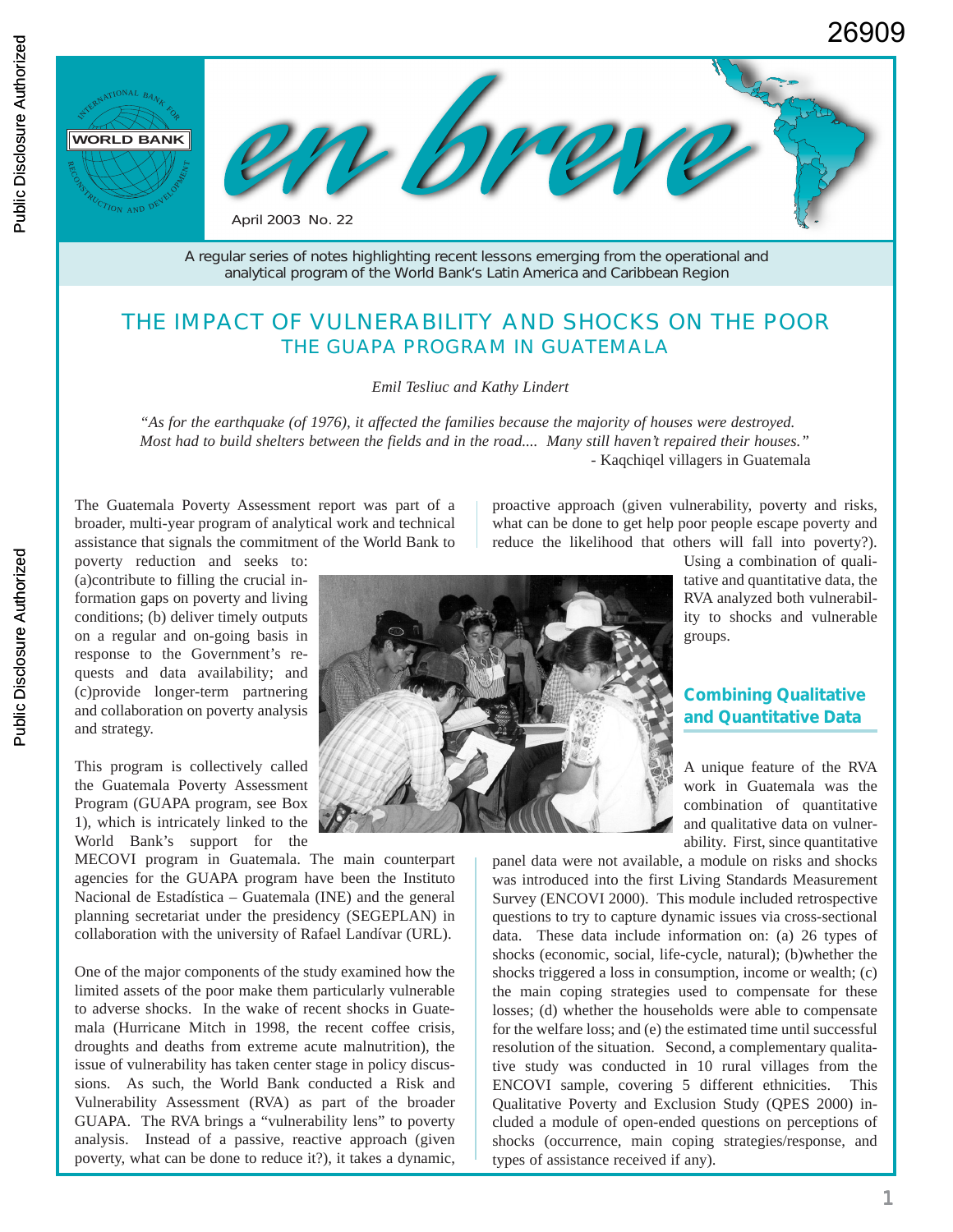### **Vulnerability to Shocks**

The concept of vulnerability has two elements: (a) a person or household's resilience to shocks, which is largely based on their assets (higher resilience means lower vulnerability); and (b) the severity of the shock's impact (the more severe the impact, the higher the vulnerability).

The ENCOVI 2000 reveals that poor households are more exposed to natural shocks, reflecting their dependence on agriculture as a source of living and their location (e.g., more likely to live in marginal areas). The non-poor are more often the victims of economic shocks.

The ENCOVI also shows that poor have lower resilience than the rich. Some 88 percent of the extremely poor and 86 percent of the poor suffered losses in response to shocks, compared with 83 percent of the non-poor. This is particularly notable for natural shocks, which caused welfare losses for half of the top quintile and two thirds of the bottom quintile of affected people. The probability of restoring incomes to pre-shocks levels rises with income.

# **Shocks: characteristics and effects**

While Guatemala was spared major "macro" shocks in the year 2000, households reported a high incidence of localized

(idiosyncratic) shocks. Most households experienced multiple shocks (shocks tend to hit in bunches). Strong empirical evidence shows that the impact of a shock on household welfare is worse if there are other shocks as well (see Figure 1).

Shocks are difficult to predict, but key future sources of vulnerability include worsening terms-of-trade, reduced remittances, and natural disasters – all shocks that could hurt the poor. Coffee shocks and lost remittances would have severe and lasting impact. Natural disasters would have high and lasting impact, particularly for the poor.

The effects of shocks are multi-dimensional. In addition to economic effects on wealth and income, reported impacts in the QPES include: (a) psychological, such as the demoraliz-

#### **Box 1 - The four main interconnected "prongs" of the GUAPA program include:**

1. "GUAPA collaborative," which seeks to foster institutional development and capacity building in counterpart agencies for greater ownership and sustainability of the analysis and results. As such, the program adopts a collaborative approach, providing technical assistance and hands-on training to counterpart agencies for poverty measurement, data collection, analysis, and policy and strategy formulation;

2. "GUAPA analytical," which seeks to conduct a thorough, multi-dimensional analysis of poverty building on the framework of the 's world development report for 2000/2001 using both quantitative and qualitative data (the main product is this present report);

3. "GUAPA policy," which seeks to contribute to the design of the bank's upcoming country assistance strategy (CAS), as well as the upcoming country economic memorandum (cem), the government's poverty reduction policies and strategies, and the povertyeffectiveness of interventions and policies in Guatemala

4. "GUAPA operational," which seeks to forge linkages to lending operations currently under preparation to improve their poverty focus, such as those in social protection, education, and transport

traumatic impact of violence (fear, post-traumatic stress syndrome or susto); (b) social, destroying trust and social capital within villages; (c) damage or destruction of community assets (loss of road access, school destroyed, water tank damaged); and (e) impacts on health (death, illness) and education (children cannot attend school). Idiosyncratic shocks are almost always associated with income or wealth losses. Social shocks (e.g., violence, unrest) are less likely to cause income or wealth losses but clearly have psychological and social impact. Some shocks,

ing impact of job loss, the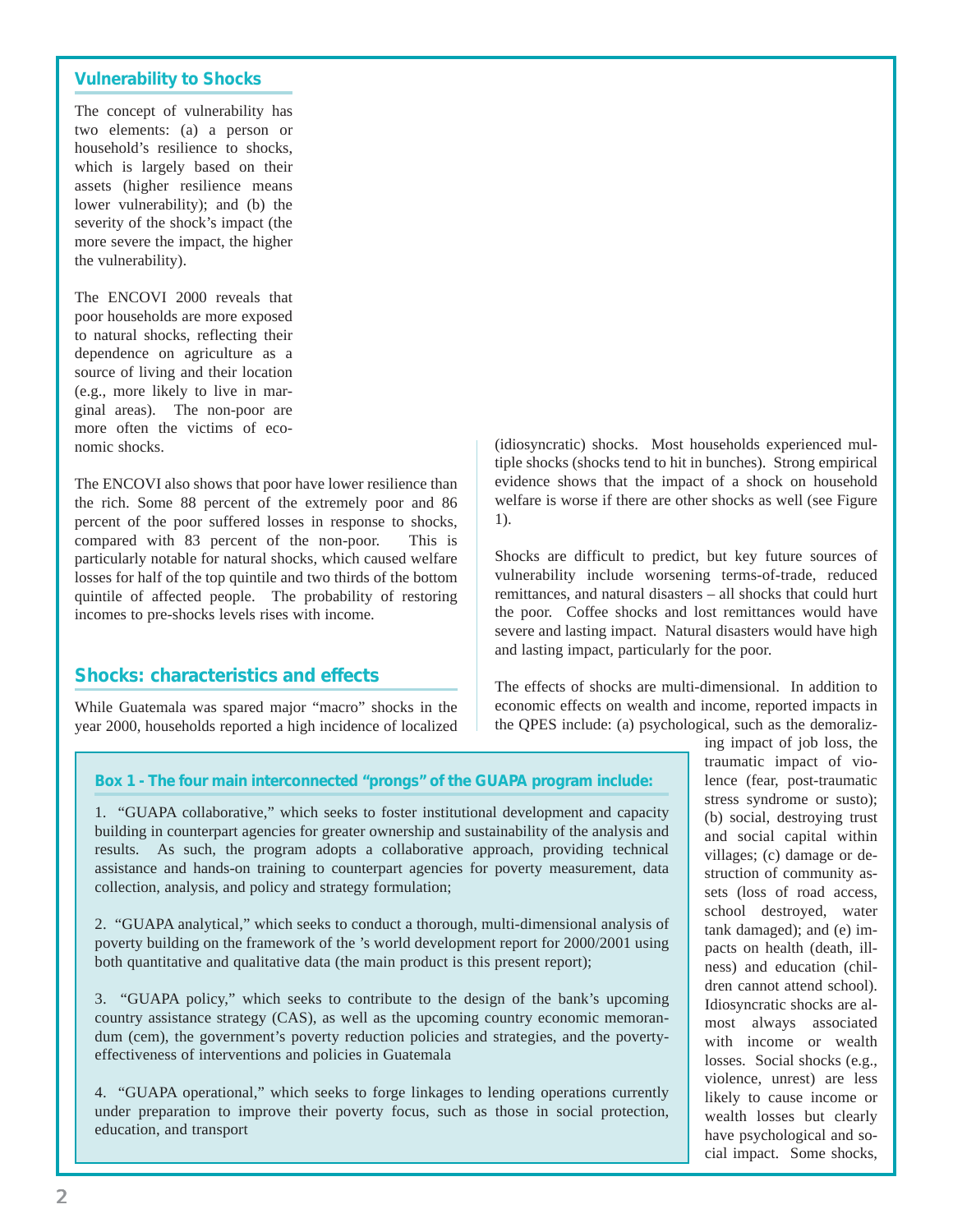like earthquakes, fire, or hurricanes, mainly affect household wealth and community assets. Other natural shocks primarily affect income.

The duration of impact varies by type of shock. Many QPES villages report that families still live in homes that were badly damaged by the Earthquake of 1976 (over 25 years later). The shock worsened household living conditions that were already poor; there has been no recovery. Hurricane Mitch had catastrophic consequences on some villages, completely wiping out their main productive base. The social and psychological impact of the conflict of the 1980s is also clearly long-lasting.

### **Main Coping Strategies**

Guatemalan households rely on their own assets and collective (community) action as their main coping strategy; few receive public assistance. For most shocks, the main coping strategies include reducing consumption, and self-help (supplying more labor, selling or mortgaging assets, drawing down savings). Few households reported receiving Government or NGO/donor assistance. Lower consumption was the main coping strategy in the face of falling household incomes (earnings) and public protests. Informal coping mechanisms ("social capital"), such as borrowing or receiving help from friends, relatives or neighbors, were the primary coping strategy for family disputes, accidents or death of household members. Formal insurance and credit were most common

for insurable risks, such as fire, earthquakes, hurricanes, and land slides.

The poor are less equipped than the rich to fight shocks. For some shocks, such as income or job losses, poorer households are more likely to reduce consumption than to use other strategies.

Not all income or wealth losses result in a reduction in consumption. Most households are able to smooth their consumption even when faced with shocks. In fact, just over a quarter of all shocks that income loss of 28 percent for job loss, 19 percent for accidents of the breadwinner, and 17 percent for lower earnings and bankruptcy. Natural agricultural shocks had an important but less severe impact on household income: 11 percent for harvest loss, 10 percent for pest infestation, and 9 percent for drought and worsened terms-of trade.

### **Vulnerable Groups in Guatemala**

Certain characteristics of households can indicate which groups (or characteristics) might be more vulnerable to shocks (due to structural features or lower resilience). A "vulnerability profile" predicts the probability that households will be poor in the future.

#### *Chronic vs. Transient Poverty and Vulnerability*

The profile of vulnerability is similar to that of poverty, but there are differences particularly for urban areas. Vulnerability to consumption-poverty was estimated using a stochastic model of consumption and its variance, taking into account household characteristics and the likelihood of experiencing shocks. The analysis reveals that 56 percent of the population was poor in 2000, but 64 percent had a greater than 50 percent probability of being poor in the future (or 'vulnerable to consumption poverty'). Most notably, higher vulnerability-poverty ratios were observed in the Metropolitan region (2.2 times higher) and urban areas (33 percent higher). In other words, poverty is lower in urban

| Table 1 - Classification of Poverty and Vulnerability: Transient vs. Chronic?<br>Numbers $=$ % of total population                                                                                                                                                                                                                                                                                                                                                                                                                                      |                                                                                                       |                                        |                                                      |                                                                                                               |                                                                                                                    |
|---------------------------------------------------------------------------------------------------------------------------------------------------------------------------------------------------------------------------------------------------------------------------------------------------------------------------------------------------------------------------------------------------------------------------------------------------------------------------------------------------------------------------------------------------------|-------------------------------------------------------------------------------------------------------|----------------------------------------|------------------------------------------------------|---------------------------------------------------------------------------------------------------------------|--------------------------------------------------------------------------------------------------------------------|
| <b>Observed Poverty Status Based on Consumption</b>                                                                                                                                                                                                                                                                                                                                                                                                                                                                                                     |                                                                                                       |                                        |                                                      |                                                                                                               |                                                                                                                    |
| $\sqrt{ }$<br>u<br>$\mathbf{1}$<br>$\mathbf n$<br>e<br>$\Gamma$<br>a<br>$\mathbf b$<br>$\mathbf{i}$<br>1<br>i<br>t<br>У                                                                                                                                                                                                                                                                                                                                                                                                                                 |                                                                                                       | Poor56.2%                              | Non-Poor43.8%                                        |                                                                                                               | $\mathbb{C}$<br>E <sub>0</sub><br>x <sub>n</sub><br>p s<br>e u<br>c m<br>t<br>p<br>$e$ t<br>$d$ i<br>$\Omega$<br>n |
|                                                                                                                                                                                                                                                                                                                                                                                                                                                                                                                                                         | Vulnerable<br>$>50\%$ chance of being<br>poor infuture<br>64.2%<br>$(LM = 51.4\%)$<br>$(HV = 12.8\%)$ | Chronic Poor<br>(LMyulnerable) 44.4%   | Vulnerable to Chronic<br>Poverty(LM vulnerable)6.9%  | Expected consumption<br>$<$ poverty line 51.3%                                                                |                                                                                                                    |
|                                                                                                                                                                                                                                                                                                                                                                                                                                                                                                                                                         |                                                                                                       | Frequently Poor<br>(HVvulnerable) 4.1% | Vulnerable to frequent<br>poverty(HV vulnerable)8.7% | Expected consumption<br>$>$ poverty line<br>$= 12.8$ (frequently poor) +<br>35.9 (non-vulnerable)<br>$=48.7%$ |                                                                                                                    |
|                                                                                                                                                                                                                                                                                                                                                                                                                                                                                                                                                         | Non-Vulnerable< 50%<br>chance35.8%                                                                    | Infrequently Poor7.7%                  | Non-vulnerable non-<br>poor28.2%                     |                                                                                                               |                                                                                                                    |
| $Poor =$ Chronic poor + transient poor; transient poor = frequently poor + infrequently poor. Vulnerable group = LM vulnerable + HV<br>vulnerable. LM vulnerability group = chronic poor + vulnerable to chronic poverty; HV vulnerability group = frequently poor +<br>vulnerable to frequent poverty. Classification scheme adapted from Bidani and Richter (2001). Estimates from World Bank calculations<br>using data from the ENCOVI 2000, Instituto Nacional de Estadística - Guatemala. Numbers may not add exactly to 100% due to<br>rounding. |                                                                                                       |                                        |                                                      |                                                                                                               |                                                                                                                    |

resulted in income or asset losses forced households to cut their consumption as a way of coping. In most cases, households were able to mitigate the effects of shocks or use coping strategies other than reducing consumption. In terms of severity, economic shocks had the highest negative impact on household income, consumption and wealth.

The cost of shocks can be significant. The most severe impact is associated with economic shocks, with an average areas and the capital but a significant share of the urban population is vulnerable to poverty.

Poverty can be: (a) chronic, with a mass of people statically living in poverty and transmitting it across generations; (b) transient, with many moving in and out of poverty; or (c) affect a specific set of sub-groups that are chronically poor and vulnerable due to specific features or circumstances. Each has different implications for policy and targeting.